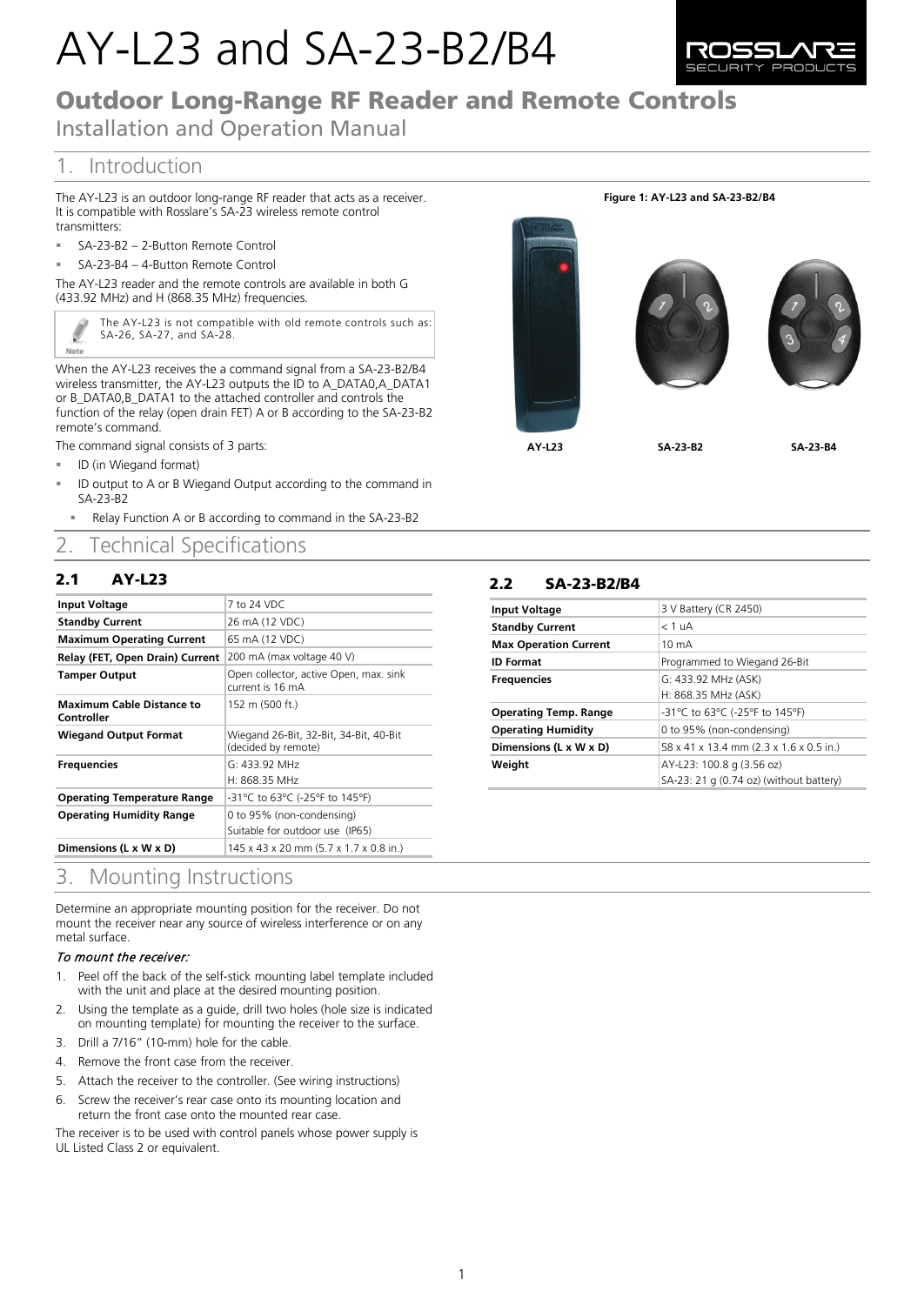## 4. Wiring Instructions

#### To connect the receiver to the controller:

- 1. Prepare the receiver cable by cutting the cable jacket back 1¼ inches and strip the wires ½ inch.
- 2. Prepare the controller cable by cutting the cable jacket back 1¼ inches and strip the wires ½ inch.
- 3. Splice the receiver's pigtail wires to the corresponding controller wires and cover each connection (see [Table 1\)](#page-1-0).
	- The individual wires coming out of the receiver are color coded Í
	- according to the recommended Wiegand standard.
		- When using a separate power supply for the receiver, this supply and the controller's power supply must have a common ground.
		- The cable shield wire on the receiver should be attached to an Earth ground (best) or signal ground connection at the panel or power supply end of the cable. This configuration is best for shielding the receiver cable from external interference.

## 5. Operation

The AY-L23 works with any SA-23 remote and can operate two Wiegand data outputs connected to the reader's inputs at the access control panel.

The AY-L23 LED is red in Operation mode. Note

### 5.1 **Reader Mode**

When pressing **1** on the SA-23-B2/B4, the AY-L23 sends Wiegand data-A. The LED changes to green for a short time with a beep.

When pressing **2** on the SA-23-B2, the AY-L23 sends Wiegand data-B. The LED changes to orange for a short time with a beep.

When pressing **2** on the SA-23-B4, the AY-L23 sends ID+1 on Data A line to the controller. The LED changes to green for a short time with a beep.

#### **5.2** Controller and Reader Mode

The AY-L23 can operate two OC outputs A/B with the SA-23-B2.

To activate the output from SA-23-B2, the remote button's ID should be registered first (Sectio[n 5.3\)](#page-1-1).

In Controller and Reader mode, SA-23-B4 is not in use as it does not activate any output of the AY-L23. Note

When pressing **1** on the SA-23-B2, the AY-L23 sends Wiegand data-A and activates out-A for 5 seconds.

<span id="page-1-1"></span>When pressing **2** on the SA-23-B2, the AY-L23 sends Wiegand data-B and activates out-B for 5 seconds.

<span id="page-1-0"></span>

| Color       | Functionality              |
|-------------|----------------------------|
| Red         | VIN (7-24 VDC)             |
| Black       | <b>GND</b>                 |
| Dark Green  | A Data0                    |
| White       | A Data1                    |
| Orange      | A LEDCTL (green LED)       |
| Blue        | A-OUTPUT (FET, Open Drain) |
| Light Green | <b>B-DATAO</b>             |
| Gray        | <b>B-DATA1</b>             |
| Brown       | B LEDCTL (orange LED)      |
| Yellow      | B-OUTPUT (FET, Open Drain) |
| Purple      | <b>TAMPER</b>              |

#### **5.3** Registering an ID

The AY-L23 can register up to 48 IDs with an SA-23-B2.

#### To register an ID:

- 1. Connect the orange and brown wires to GND.
- 2. Power on at Vin and GND. After buzzer sounds 3 times, the LED turns green. The AY-L23 is now in Register mode for 15 seconds.
- 3. Press **1** on the SA-23-B2 remote.
	- If the registration is successful, you hear 2 short beeps.
	- If the ID was previously registered, you hear 2 long beeps.
	- If the limit of IDs (48) is reached, you hear have 3 long beeps.
- 4. Press **2** on the SA-23-B2 remote.
	- If the registration is successful, you hear 2 short beeps.
	- If the ID was previously registered, you hear 2 long beeps.
	- If the limit of IDs (48) is reached, you hear have 3 long beeps.

Once the AY-L23 exits Register mode (after 15 seconds), you hear a long beep.

Each of the 4 buttons of the B4 remote control is preprogrammed with an ID that cannot be changed.

## 5.4 **Deleting all IDs**

#### To delete all IDs:

Ø Note

- 1. Connect the orange wire to GND.
- 2. Power on at Vin and GND.

After buzzer sounds 3 times, the LED turns orange for 2 seconds and then turns green.

The AY-L23 is now in Delete mode for 5 seconds.

- 3. When the LED turns green, disconnect the orange wire from GND. The LED changes from green to orange.
- 4. Re-connect the orange wire to GND within 5 seconds.
	- If all the IDs in reader are deleted successfully, the alarm sounds 2 times and then you hear 3 short beeps.
	- If the deletions fails (times out), the reader outputs a long beep.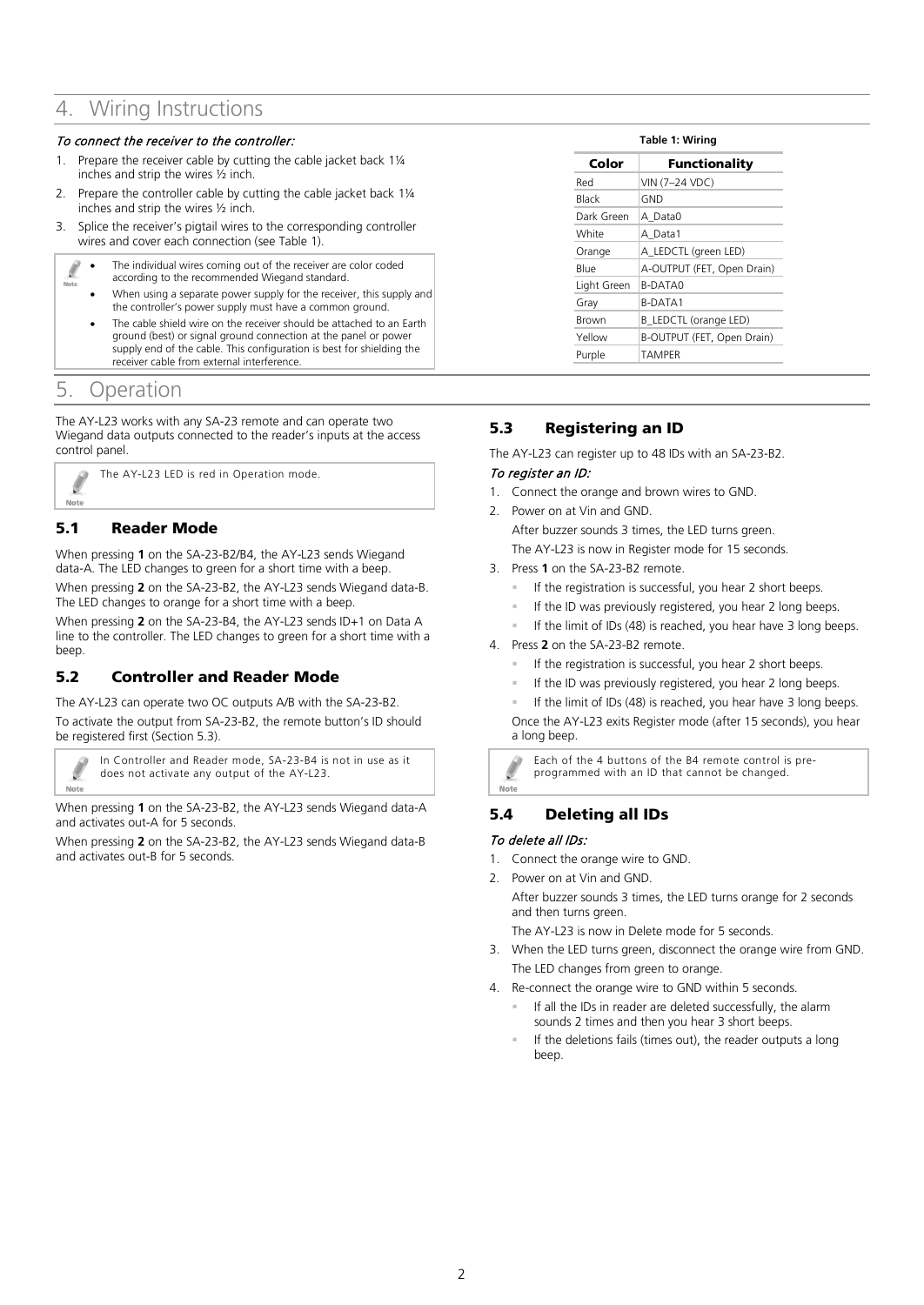## 6. Using the SA-23

The AY-L23 is used along with either the SA-23 2-button or 4-button remote control.

The SA-23-B2 remote is programmed to:

Button 1 – Wiegand output to A DATA0/1 with A FET(relay)ON 5S

 Button 2 – Wiegand output to B DATA0/1 with B FET(relay)ON 5S The SA-23-B4 remote is programmed to:

- Button 1 Wiegand output to A DATA0/1 [ID number]
- Button 2 Wiegand output to A DATA0/1 [ID number+1]
- Button 3 Wiegand output to A DATA0/1 [ID number+2]
- Button 4 Wiegand output to A DATA0/1 [ID number+3]

#### 6.1 Initial Setup

#### To set up the remote for use:

1. Install the battery.

Í Note

- The red LED turns on for 1 second, turns off 1 second and then turns on for 1 second.
- 2. Check the distance range of the remote:
	- If the distance is set to long range (70 m), LED flashes on and off 0.5 seconds 3 times.
	- If the distance is set to short range (15 m), LED flashes on and off 0.1 seconds 6 times.

By default, the remote distance is set to 70 m.

#### 6.2 Changing the Remote Distance Range

You can set the remote range to either 15 or 70 m.

#### To set the remote distance:

- 1. Remove the battery from the remote.
- 2. Press any button to reset the remote.

Any time you remove the battery from the SA-23, you must reset the remote control by pressing any key to discharge the internal capacitors.

3. Install the battery.

- 4. Press **1** and **2** together before the LED flashes for a second time. The remote toggles to the other remote distance range.
	- If the distance is set to long range (70 m), LED flashes on and off 0.5 seconds 3 times.
	- If the distance is set to short range (15 m), LED flashes on and off 0.1 seconds 6 times.

#### 6.3 Changing the ID of Button 2 (for SA23- B2 only)

You can set Button 2 to transmit the same ID as Button 1 or to transmit a unique ID. By default, Buttons 1 and 2 transmit the same ID number.

#### To change the ID of Button 2 to be unique:

- 1. Remove the battery from the remote.
- 2. Press any button to reset the remote.
- 3. Press **2** and install the battery until the red LED flashes quickly 5 times for 0.1 seconds.

Button **2** will now use transmit a unique ID (ID of Button **1** +1)

#### 4. Close the cover.

#### To change the ID of Button 2 to use ID of Button 1:

- 1. Remove the battery from the remote.
- 2. Press any button to reset the remote.
- 3. Press **1** and install the battery until the red LED flashes quickly 5 times for 0.1 seconds.

Button **2** will now transmit the same ID as Button **1**.

4. Close the cover.